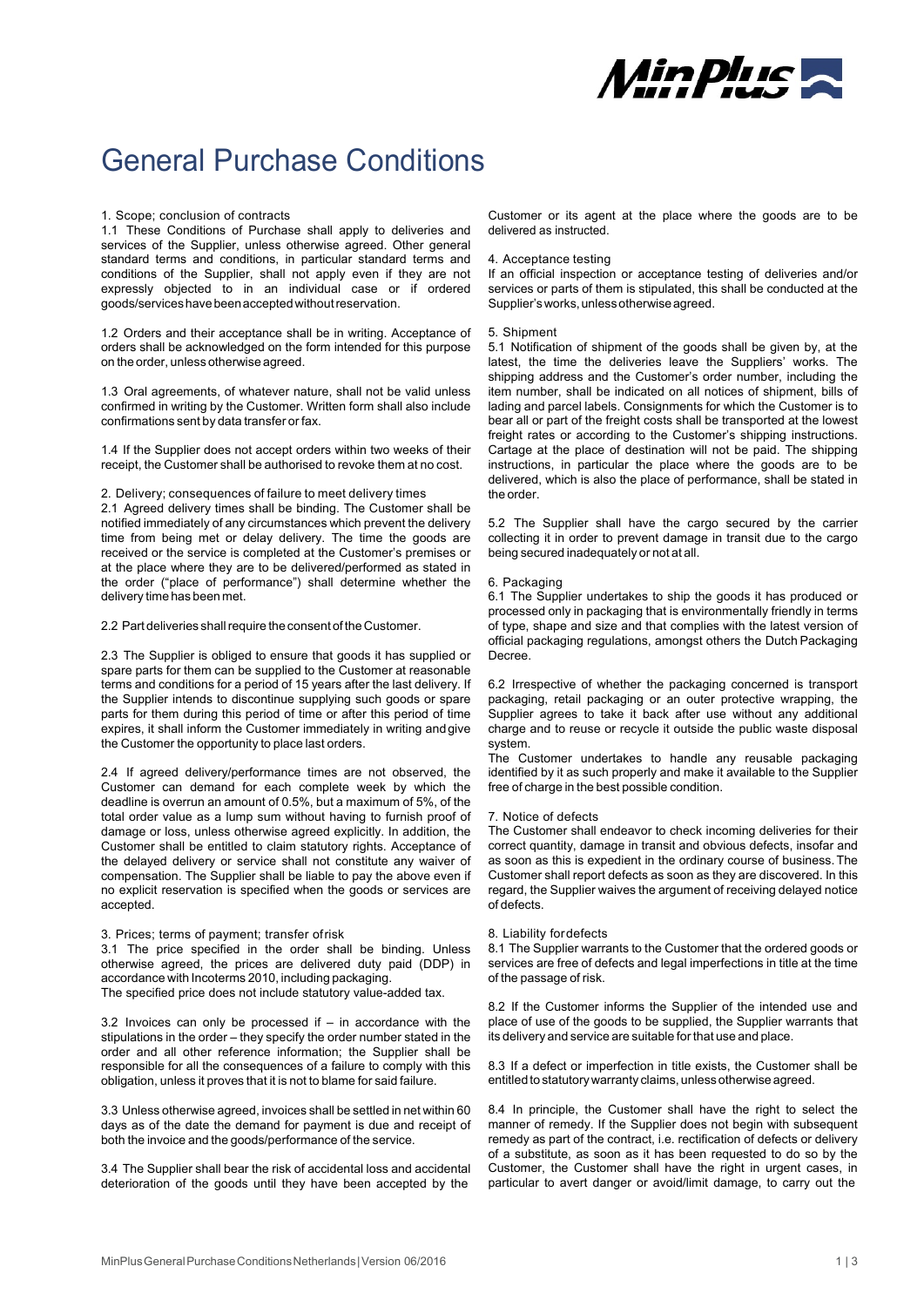manner of remedy selected by the Customer, or to have it carried out by a third party, at the expense of the Supplier. The Customer shall have the same right if rectification of defects or delivery of a substitute fails or is refused.

8.5 If claims are asserted against the Customer due to the infringement of third-party rights in connection with the Supplier's delivery/service, the Supplier shall be obliged to indemnify the Customer against these claims at the first written request. The Supplier's obligation to indemnify the Customer shall relate to all expenses necessarily incurred by the Customer from or in connection with the claims asserted against it by a third party.

8.6 If the Supplier meets its obligation to remedy a defect by supplying substitute goods, the statutory period of limitation for said goods shall commence anew after they have been delivered.

8.7. The Supplier undertakes to bear all installation and removal costs as well as transport costs to and from the place of use in cases where such costs have demonstrably been incurred due to deficient delivery/performance. The Customer therefore advises the Supplier to take out special liability insurance for installation, removal and transport costs to and from the place of use with coverage of at least €250,000.00 per individual case.

## 9. Software

9.1 The Customer shall obtain the right to use software that is part of the scope of delivery, including the documentation for it, with the agreed features and to the extent necessary for ensuring use of the software in compliance with the contract or permitted by law.

9.2 Before the software is shipped or installed on a system of the Customer or its end customers, the Supplier shall, amongst other things, check it for viruses, Trojans and other computer malware using up-to-date, customary antivirus programmes.

9.3 Supplier guarantees that the software delivered and/or installed on a system of the Customer does not infringe upon any Intellectual Property right including but not limited to any copy right of any third party.

## 10. Quality assurance

10.1 The Supplier undertakes to warrant permanent quality assurance for its goods by means of installation of an adequate quality assurance system, e.g. DIN EN ISO 9001 ff or similar and undertaking of quality tests and checks that are prescribed by the Customer or are otherwise suitable during and after production of its deliverables. The Supplier shall create documentation on these tests and checks.

10.2 The Customer shall have the right to require proof of the quality assurance system installed at the Supplier, to satisfy itself of how the quality tests and checks are carried out on site, including if applicable at subcontractors' premises and to conduct audits at the Supplier´s site.

10.3 Without being requested to do so, the Supplier shall immediately inform the Customer of changes in the composition of the processed material or design of its deliveries or services. The changes shall require the written consent of the Customer.

10.4 The quality assurance policy of the Customer disclosed to the Supplier and the quality assurance agreements concluded with the Supplier shall be part of the contract.

## 11. Requirements for marketing products; product liability

11.1 If it supplies products which fall under the scope of application of a European Directive for first-time placing on the market, such as the EU Machinery Directive, Pressure Equipment Directive, EMC Directive, etc., the Supplier undertakes that it shall comply with the relevant health and safety requirements and processes specified in them. If provided for in these Directives, the Supplier shall issue an EC declaration of conformity for its products and shall affix a CE mark.

In the case of partly completed machinery according to the EC Machinery Directive No. 2006/42/EC, the Supplier shall provide the

Customer with a declaration of incorporation according to Annex II B of the EC Machinery Directive in the form requested by the Customer (extended declaration of incorporation) as well as in addition provide instructions for use in accordance with Section 1.7.4 of Annex I of the EC Machinery Directive. If requested by the Customer, the Supplier shall at the Customer´s discretion either allow the Customer to inspect the risk assessment created by it or shall provide it to the Customer.

11.2 If the Supplier is responsible for damage outside the supplied goods and claims are asserted against the Customer pursuant to product liability law, the Supplier shall be obliged to indemnify the Customer in this regard against claims for damages by third parties at the first time of request if the cause of the damage is in the sphere of responsibility of the Supplier and the Supplier itself is liable in relation to third parties.

11.3 As part of its liability under Section 11.2, the Supplier is also obliged to reimburse any expenses incurred by the Customer from or in connection with a warning issued or recall conducted by the Customer.

Where possible and reasonable, the Customer shall inform the Supplier of the content and scope of the measures to be performed and coordinate them with the Supplier. Other claims under product liability law shall remain unaffected.

11.4 The Customer advises the Supplier to maintain product liability insurance to cover the risks from Sections 11.2 and 11.3, with coverage of at least € 1,000,000.00 per damaging event.

# 12. Safety; protection of the environment

12.1 The Supplier shall ensure that its deliveries and services meet the environmental protection, accident prevention and work safety or further security or safety relevant regulations in force at the premises of the Customer or other place of performance if the Customer points out such regulations at said premises or place to the Supplier, in order to avoid or reduce harmful impacts on human beings and environment. To this end, the Supplier shall install and enhance a management system, e.g. DIN EN ISO 14001 or similar. The Customer shall have the right, if applicable to require proof of the management system installed at the Supplier and to conduct audits at the Supplier´s site.

12.2 The Supplier has to comply with the relevant provisions on the handling and placing on the market of hazardous goods as included amongst other in the EC Directive 1907/2006 concerning the Registration, Evaluation, Authorisation and Restriction of Chemicals (REACH), the law on Chemical Substances and the ordinance on hazardous substances. The Supplier further has to observe the relevant provisions on the disposal of waste and recycling material and point out any product handling, product storage and disposal requirements to the Customer.

## 13. Models and tools; confidentiality

13.1 Any models and tools which are produced by the Supplier at the Customer's expense shall become the property of the Customer upon payment for them. They shall be treated with care by the Supplier, indicated as property of the Customer and – where possible – stored separately from the other products of the Supplier, as well as insured at the expense of the Supplier against disasters such as fire, water, theft, loss and other damage. Resale of the parts produced using these models and tools shall not be permitted without the express written approval of the Customer.

13.2 Documents, drawings, plans and sketches and other knowhow of the Customer which the Customer entrusts to the Supplier for producing the ordered delivery and/or service, in whatever form (in writing, by fax, by e-mail or on electronic data carrier) shall remain the property of the Customer.

They are trade secrets of the Customer and shall be treated confidentially. The Supplier undertakes to treat them with care, to make them available only to employees who need them for fulfilling the contract and who are in turn obligated to maintain confidentiality, not to make them available to third parties, to make copies only for the purpose of executing the order, and to return all documents,